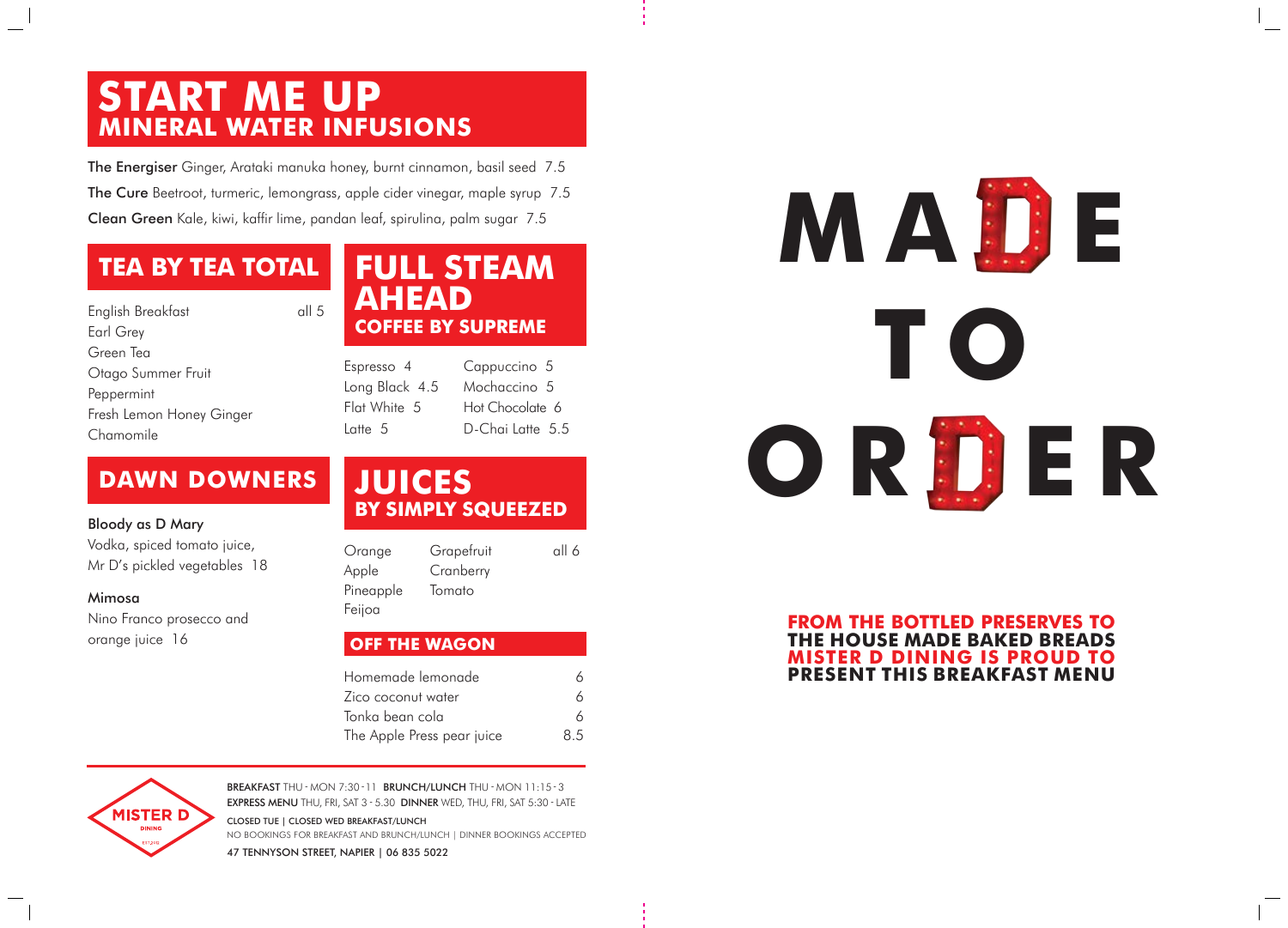# **NOT SO CEREAL**

House made granola, gluten free, Hohepa greek yoghurt, fresh fruits 17 Steel Cut Oats, quince conserve, oat crumble, creme fraiche 18

# **FRUITY**

Seasonal fresh fruit plate, with vanilla ricotta 16.5

## **CROWDS LOVE THESE**

### **HAPPY HENS LAY HAPPY EGGS**

Smoked fish cake "Benny", poached egg, roquette, brown butter hollandaise 24

Free range eggs, poached or fried, sunny side up or over easy, confit Te Mata mushrooms, roasted tomato, ciabatta 21

Big rock'n roll breakfast, poached or fried, sunny side up or over easy, Holly bacon, Wild Game breakfast sausage, confit Te Mata mushrooms, roasted tomato, ciabatta, barbeque sauce 25

Mister D cheesy eggs, two baked eggs, spinach, cheese sauce, ciabatta 23 add Holly bacon 7

Waffles, D-bottled fruits, coconut yoghurt, palm sugar caramel 20 add Holly bacon 7

Baked borlotti beans, ham hock, sourdough 20 add free range egg 3

Bourekas, feta and ricotta pastry, pickles, hard boiled egg 19.5

- Hennessy Cognac Custard 4
- $\Box$ Stolen Dark Rum and Chocolate 4
- 42 Below Manuka Honey Vodka Jelly 4

Sourdough **Ciabatta** Gluten free all 5.5

- D-jam
- Marmalade
- Ricotta
- Vegemite / Marmite
- Organic peanut butter
- Arataki manuka honey all 7.5

Smashed avocado, toasted sourdough, Hohepa feta, D-dukkah 20 add cured Ōra King salmon 10

D-corn fritter, Holly bacon, maple syrup 21

#### D-adult syringes R18

# **SIDE KICKS**

# **BAKER'S CORNER**

# **TOAST**

Roasted tomato 7 Te Mata mushrooms confit 7 Cured Ōra King salmon 10 Baked borlotti beans, ham hock 10 Holly bacon 7 Black pudding 7 Breakfast sausage 8

- Steamed spinach 7
- Avocado 7
- Free range egg fried or poached 3
- Hohepa Greek yoghurt 3
- D-barbeque sauce 2
- Bottled fruits 7

#### D-doughnut

Cinnamon sugar plain 7.5

with one fix of custard, jelly, chocolate or the new "vaccinator" - coconut, lime, palm sugar 9

extra fix 1.5

Takeaway "4 pack" with all four syringes 30

Served with your choice of:

*Dietaries /allergies - please advise your waiter*

Gluten free cornbread with Mister D jam 5.5

Savoury brioche (changes daily) 6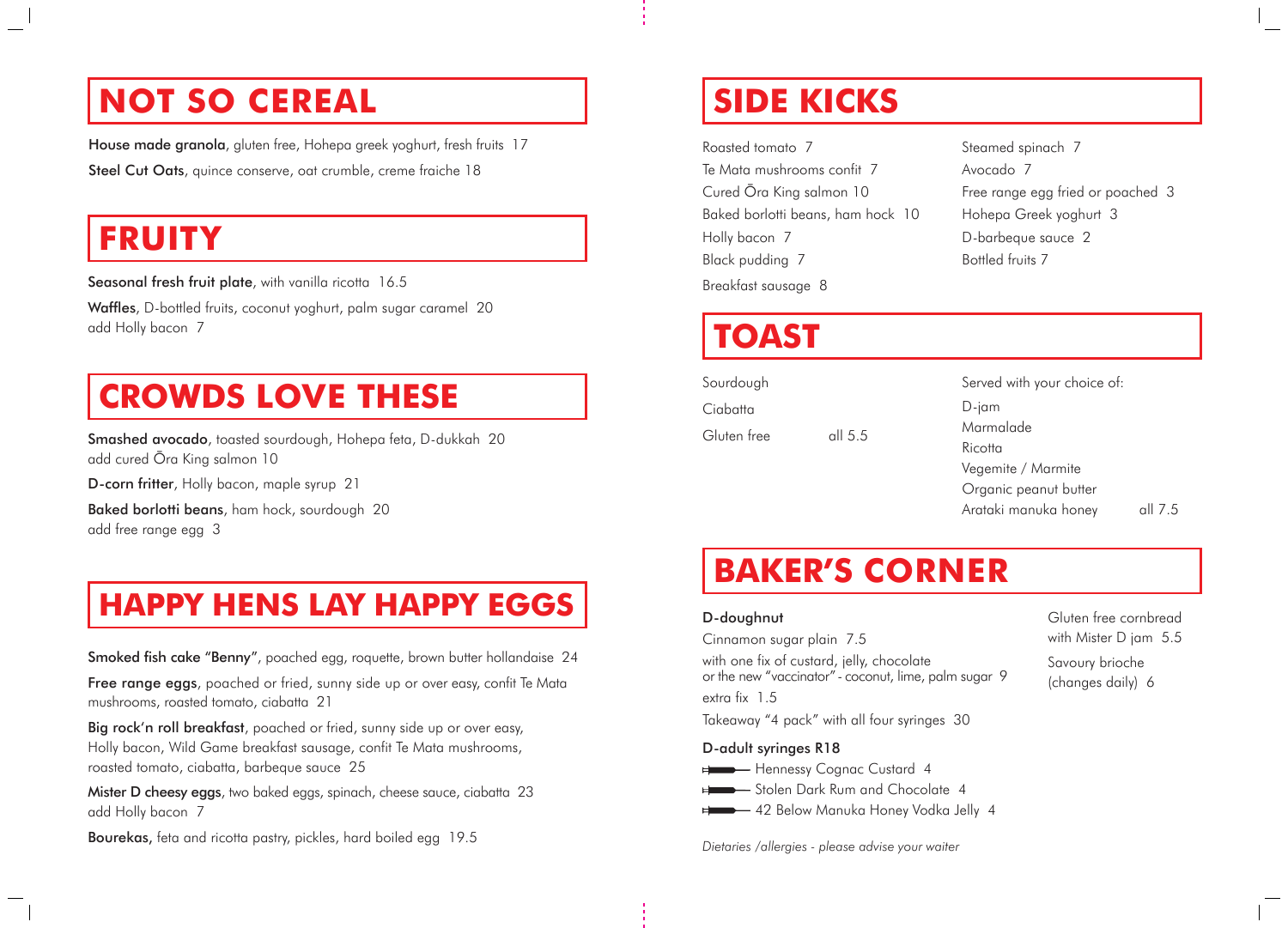#### **SNACKS**

| Parmesan shortbread                                                      | 10 |
|--------------------------------------------------------------------------|----|
| Telegraph Hill olives, spiced nuts, salted caramel popcorn               | 12 |
| Fried bread, rosemary, garlic, aioli                                     | 11 |
| Acar – Indonesian pickled vegetables, tomato sambal                      | 14 |
| Cheese balls, Mister D quince paste                                      | 16 |
| Tahitian fresh fish ceviche, coriander, lime juice, coconut, taro crisps | 20 |
| Ortiz anchovy 47.5g, espellette pepper, ciabatta                         | 25 |

#### **STARTERS**

| Soup - Shechamandy, toasted walnut, forest mushrooms, chilli, garlic,                              |    |
|----------------------------------------------------------------------------------------------------|----|
| wilted greens                                                                                      | 18 |
| King prawns, butter poached, prawn bisque, rouille, parmesan croutons                              | 29 |
| Sashimi salad, avocado, orange, modern dressing                                                    | 26 |
| Octopus, braised with lemongrass, ginger, roasted squash, miso<br>mayonnaise, black pepper caramel | 24 |
| Wild boar terrine, quince conserve, pickled vegetables, sourdough crisps                           | 25 |
| Pan roasted lamb sweetbreads, wild game black pudding, parsnip puree,<br>baby capers               | 26 |

#### **MAINS**

| Cognac Mousse, almond torte, caramel icecream                                        | 18 |
|--------------------------------------------------------------------------------------|----|
| Roasted persimmons, oat cream, candied orange, Sujeonggwa                            | 18 |
| Twice baked chocolate souffle, plum and creme fraiche icecream, vanilla<br>chantilly | 18 |

| Charcoal roasted eggplant, chermoula, spiced summer vegetables, chickpeas,<br>tahini, pomegranate molasses | 34  |
|------------------------------------------------------------------------------------------------------------|-----|
| Bone marrow ravioli, sticky beef juices, salsa verde                                                       | 35  |
| Risotto, roast duck, wilted spinach, currants, pinenuts                                                    | 35  |
| Market Fish, pan roasted, coconut roasted pumpkin, Vietnamese mint, cashew<br>nuts, ginger and chilli      | 38  |
| Paua and pork meatballs, kumara miso mash, Mister D chilli sauce,<br>watercress                            | 39. |
| Prime Steer Beef tenderloin, served medium rare, olive oil poached, porcini                                |     |
| mushroom butter, roasted duck fat potatoes, wilted winter greens,<br>port wine jus                         | 42  |

#### **SIDES**

| Potato gratin, parmesan, cream              |  |
|---------------------------------------------|--|
| Steamed seasonal vegetables, parsley butter |  |

| <u>ologiliod oodoolidi Togoldisios, paleidy bolloi</u>                                        |    |
|-----------------------------------------------------------------------------------------------|----|
| Tossed green leaf salad<br>choice of Mister D classic dressing or Modern dressing             | 10 |
| Greek salad, tomato, cucumber, red onion, Hohepa feta,<br>Kalamata olives, Matapiro olive oil | 14 |

#### **DESSERTS**



#### **MISTER D DOES BRUNCH**  Cheesy eggs, two baked eggs, spinach, cheese sauce, ciabatta 23 Twice baked souffle Suisse, gruyere, cream 23 Smoked fish cake "Benny", poached egg, roquette, brown butter hollandaise 24 Smashed avocado, toasted sourdough, Hohepa feta, dukkah 20 add Ōra King salmon, fino sherry cured 10

Allergies, please advise your waiter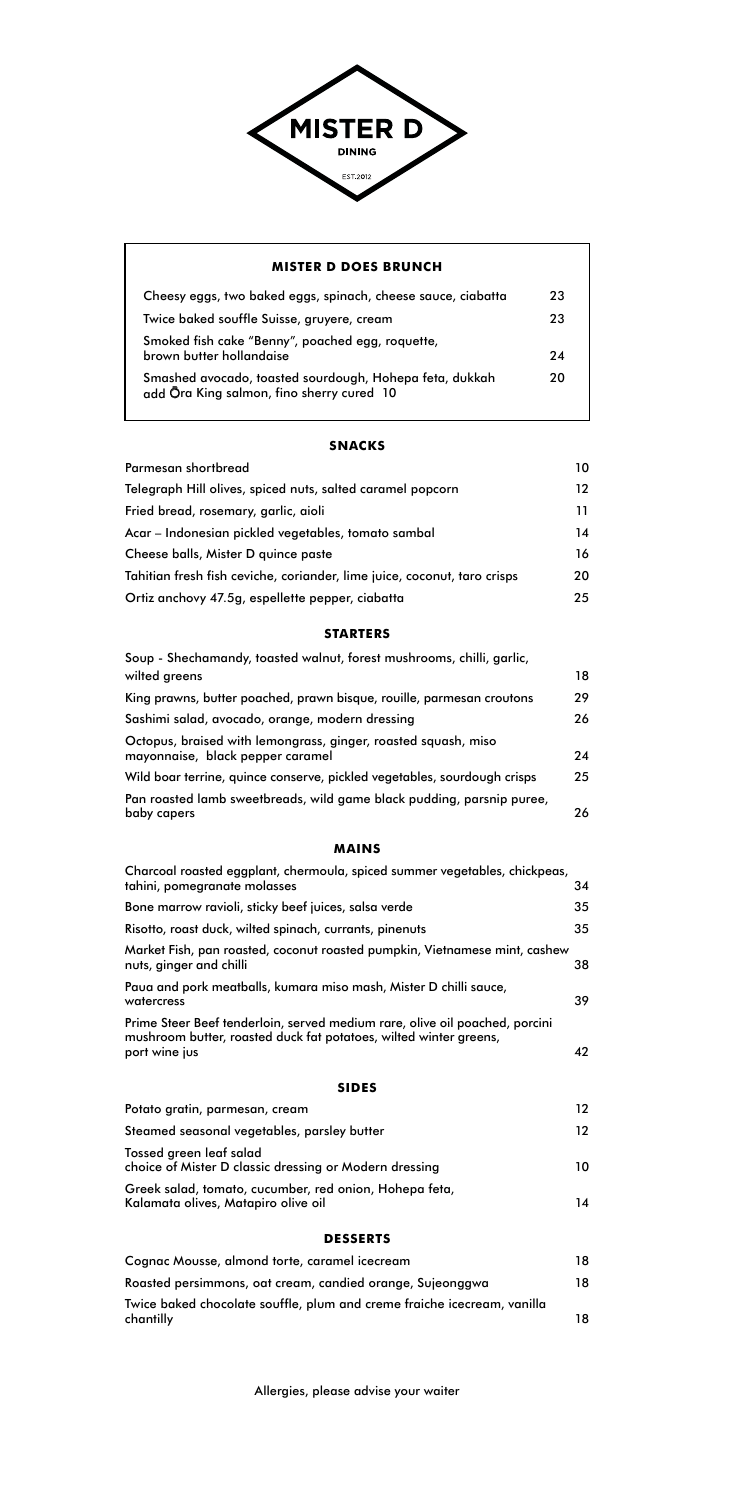

#### **MENU**

#### **SNACKS**

Parmesan shortbread 10 Fried bread, rosemary, garlic aioli 11 Telegraph Hill olives, spiced nuts, salted caramel popcorn 12 Acar - Indonesian pickled vegetables, tomato sambal 14 Cheese balls, Mister D quince paste 16 Tahitian fresh fish ceviche, coriander, lime juice, coconut, taro crisps 20 Ortiz anchovy 47.5g, espellette pepper, ciabatta 25

#### **STARTERS**

Soup - Shechamandy, toasted walnut, forest mushrooms, chilli, garlic, wilted greens 18 King prawns, butter poached, prawn bisque, rouille, parmesan croutons 29 Sashimi salad, avocado, orange, modern dressing 26 Octopus, braised with lemongrass, ginger, roasted squash, miso mayonnaise,

black pepper caramel 24 Wild boar terrine, quince conserve, pickled vegetables, sourdough crisps 25

Pan roasted lamb sweetbreads, wild game black pudding, parsnip puree, baby capers 26

#### **MAIN COURSES**

Charcoal roasted eggplant, chermoula, spiced summer vegetables, chickpeas, tahini, pomegranate molasses 34

Bone marrow ravioli, sticky beef juices, salsa verde 35

Risotto, roast duck, wilted spinach, currants, pinenuts 35

Market Fish, pan roasted, coconut roasted pumpkin, Vietnamese mint, cashew nuts, ginger and chilli 38

Paua and pork meatballs, kumara miso mash, Mister D chilli sauce, watercress 39

Prime Steer Beef tenderloin, served medium rare, olive oil poached, porcini mushroom butter, roasted duck fat potatoes, wilted winter greens, port wine jus 42

#### WINTER MATCH

Braised Venison Shank ragout, bitter chocolate, soft polenta, juniper orange gremolata 41

 $\sqrt{7}\,$  Matched with 2019 Josetta Saffirio Nebbiolo Langhe Italy Glass (150ml) 25

#### **SIDES**

Potato gratin, parmesan, cream 12

Steamed seasonal vegetables, parsley butter 12

Leaf salad, D-classic dressing or D-Modern dressing 10

Greek salad, tomato, cucumber, red onion, Hohepa feta, Kalamata olives 14

#### **DESSERTS**

Cognac Mousse, almond torte, caramel icecream 18

Roasted persimmons, oat cream, candied orange, Sujeonggwa 18

Twice baked chocolate souffle, plum and creme fraiche icecream, vanilla chantilly 18

#### **CHEESES**

Whitestone Mt Domet double cream brie, mustard fruits, sourdough crisps 16

Hohepa Danbo, quince paste, oatmeal cookie 16

Craggy Range Sheep Dairy Te Mata blue, black mission figs, port syrup, Te Mata fig and walnut salami 16

All three 42

#### **WINES BY THE GLASS**

#### **BUBBLES**

NV Champagne Taittinger Brut Reserve Reims 375ml 95 NV Champagne Taittinger Rosé Reims 375ml 120

#### **WHITE**

2021 Nautilus Sauvignon Blanc Marlborough 13 2020 Giunta Daniel Brennan Crispy White Hawke's Bay 14 2019 Elephant Hill Pinot Gris Hawke's Bay 15 2020 Framingham Classic Riesling Marlborough 14 2019 "Testify" Chardonnay Daniel Brennan Te Awanga 17 2020 Tony Bish Golden Egg Chardonnay Hawke's Bay 22

#### **ROSÉ**

2019 Hancock and Sons "Lillies" Rosé Hawke's Bay 13

#### **RED**

2019 Coal Pit "Tiwha" Pinot Noir Gibbston Otago 22 2018 Swift Syrah Bridge Pa Hawke's Bay 17 2019 Redmetal Merlot Cab Franc Bridge Pa 15

#### WIND INTO WINTER WITH AN ITALIAN WINE

Nino Franco Prosecco 15

2020 Borgo Alla Terra Vernaccia di San Gimignano D.O.C.G. Tuscany 14

2019 Alois Lageder Pinot Grigio Alto Adige 15

2019 La Valentina Montepulciano D'Abruzzo D.O.C. 15

2019 Josetta Saffirio Nebbiolo Langhe D.O.C. 25

#### **D-DOUGHNUT**

Cinnamon sugar plain 7.5

with one fix of custard, jelly, chocolate

or the new "vaccinator" - coconut, lime, palm sugar 9 extra fix 1.5

#### **D-ADULT SYRINGES R18**

- Hannessy Cognac Custard 4
- $\longmapsto$  Stolen Dark Rum and Chocolate 4

42 Below Manuka Honey Vodka Jelly 4

#### **SWEET TREATS**

- D- Baked sugar pastry, custard 7.5
- D- Nougat 7.5

D- Moonshine biffs 5

D- Lamington trio 18, or 6 each

Macadamia nut caramel slice 7.5

Daily macaron 5

Biscotti 3

Phone 06 835 5022 **BREAKFAST** THU - MON 7:30 - 11:00 **BRUNCH/LUNCH** THU - MON 11:15 - 3 **DINNER** WED, THURS, FRI, SAT from 5:30 CLOSED TUE / CLOSED WED BREAKFAST/LUNCH No bookings for breakfast and brunch/lunch. Dinner bookings accepted.

Guitars by Music Machine

Allergies, please advise your waiter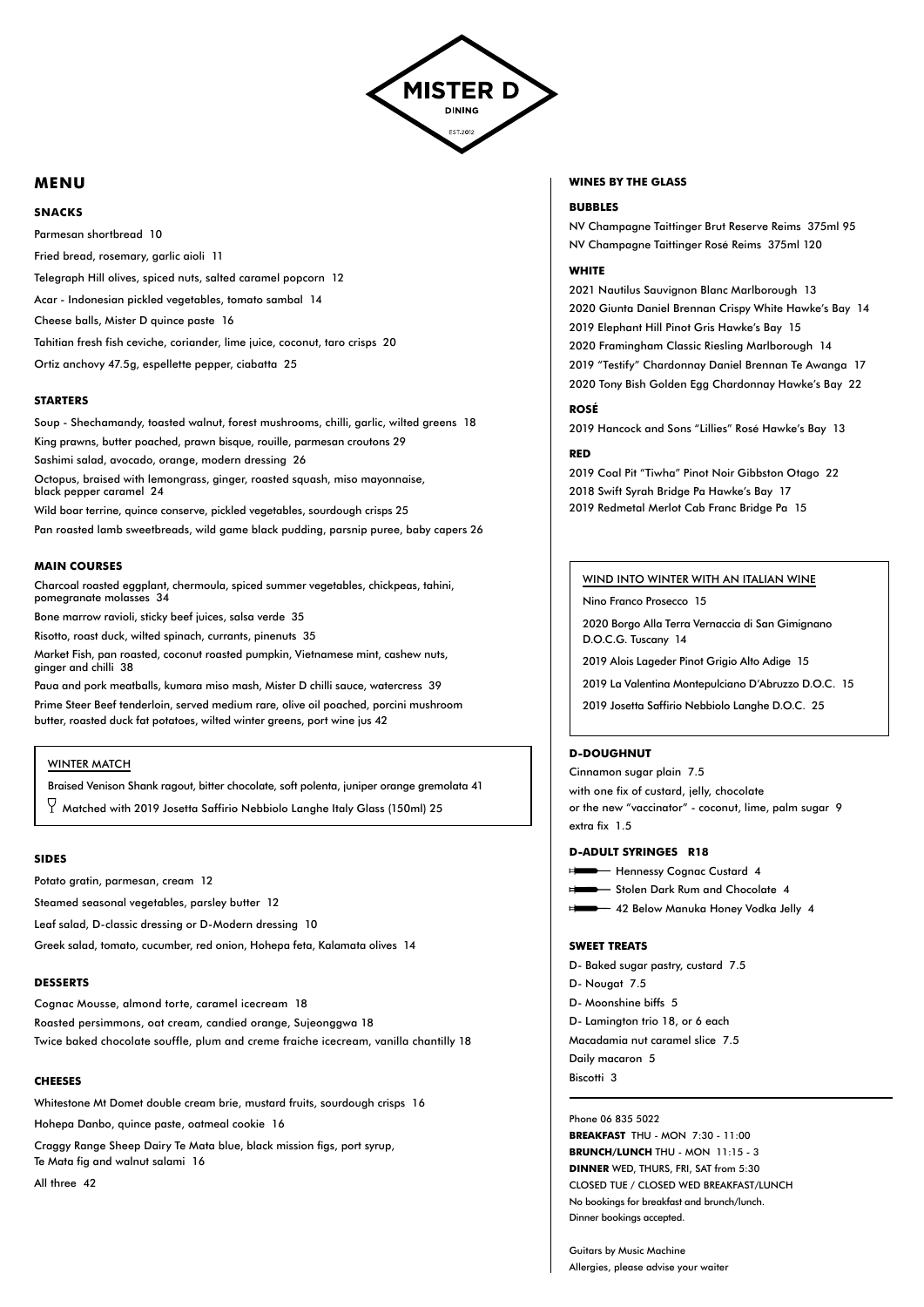

#### **TAP BEER**

Garage Project Hapi Daze Pacific Pale Ale Wellington 400ml 12

#### **CRAFT BEER**

Garage Project BEER Aro Valley Wellington 10 Garage Project Hatsukoi Neo Tokyo Lager Aro Valley Wellington 11 Sawmill Pilsner Auckland 10 Sawmill Pale Ale Auckland 10 Brave Stay Gold Pacific Ale Hastings Hawke's Bay 10 Brave Brewing Co Tigermilk IPA Hastings Hawke's Bay 10 Emersons Pilsner Dunedin 10 Good George Brewing Small Wonder Pale Ale 2.5% 10 Zeelandt Long Range Bomber APA Hawke's Bay 11 HBIB Black Duck Porter Hawke's Bay 11

#### **CIDER**

Three Wise Birds Summer Fling Havelock North Hawke's Bay 10 Paynters "The Alchemist" Hawke's Bay 10 Zeffer Crisp Apple Cider 10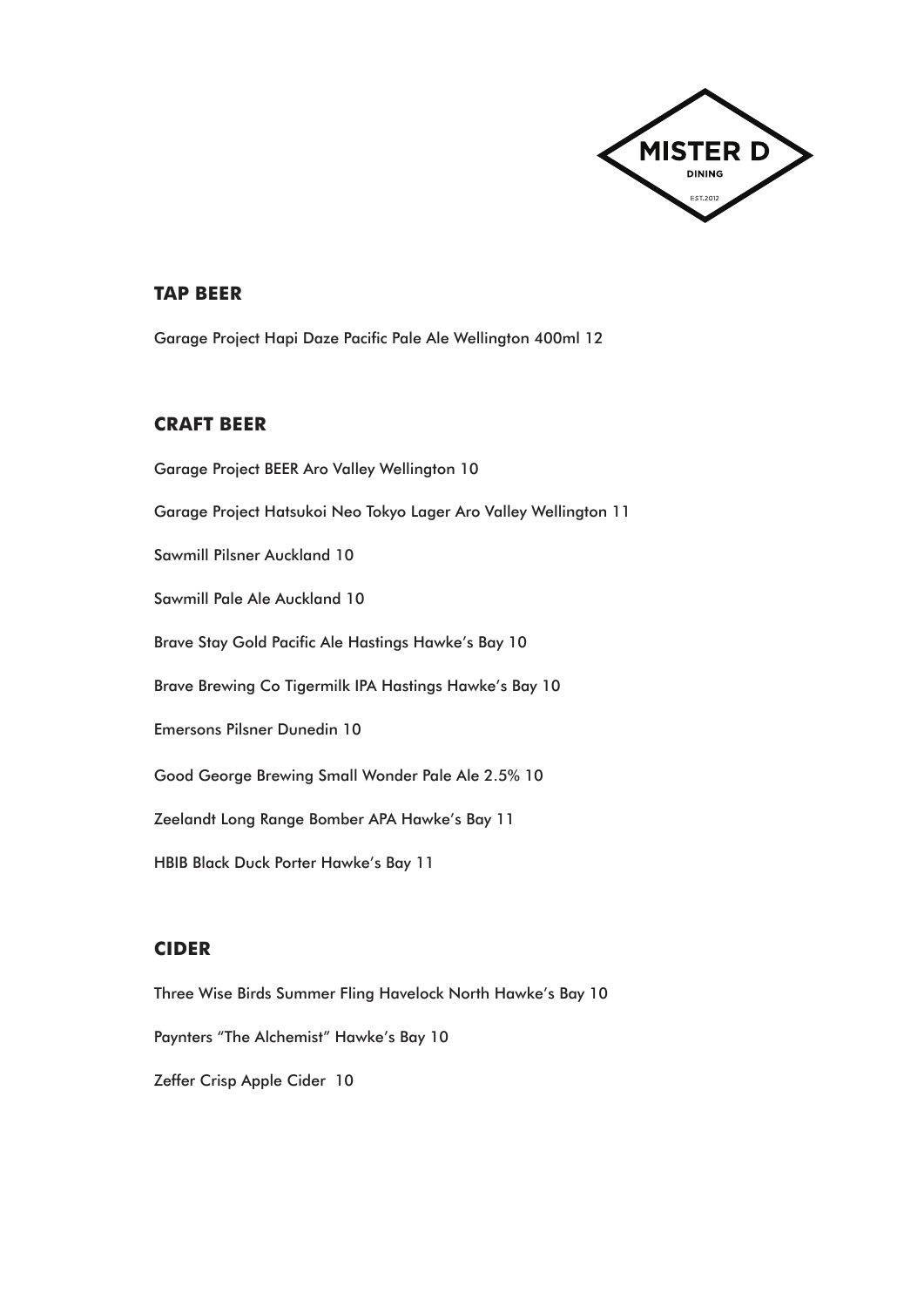

#### **CHAMPAGNE & SPARKLING**

NV Collet Brut "Art Deco" Ay France 130 NV Bollinger Special Cuvee Ay France 375ml 80 / 750ml 160 NV Nautilus Estate Cuvee Marlborough 80 Nino Franco Rustico Prosecco Italy 15/72 NV Quartz Reef Central Otago 80

#### **Sparkling Rosé**

Squawking Magpie Methode Traditionelle Brut Hawke's Bay 59 Romain Paire "Eclipse" Gamay Noir Loire France 19/95 2016 Clos Marguerite Methode Traditionelle Marlborough 80

#### **WHITE WINES**

#### **Sauvignon Blanc & Sémillon**

2020 Greywacke Marlborough 58 2020 Nautilus Sauvignon Blanc Marlborough 13/65 2019 Te Mata Estate "Cape Crest" Hawke's Bay 73 2018 Smith & Co Marlborough 58

#### **Pinot Gris, Pinot Grigio, Pinot Blanc**

2019 Peregrine Central Otago 15/75 2019 Amisfield Central Otago 79 2018 Prophet's Rock Bendigo Central Otago 95 2018 Elephant Hill Hawke's Bay 65 2018 Riff Italy 55 2018 Mt Edward "Ted" Pinot Blanc Otago 69

#### **Riesling**

2020 Fromm Spatlese Marlborough 69 2019 Craggy Range "Te Muna Road" Riesling Martinborough 68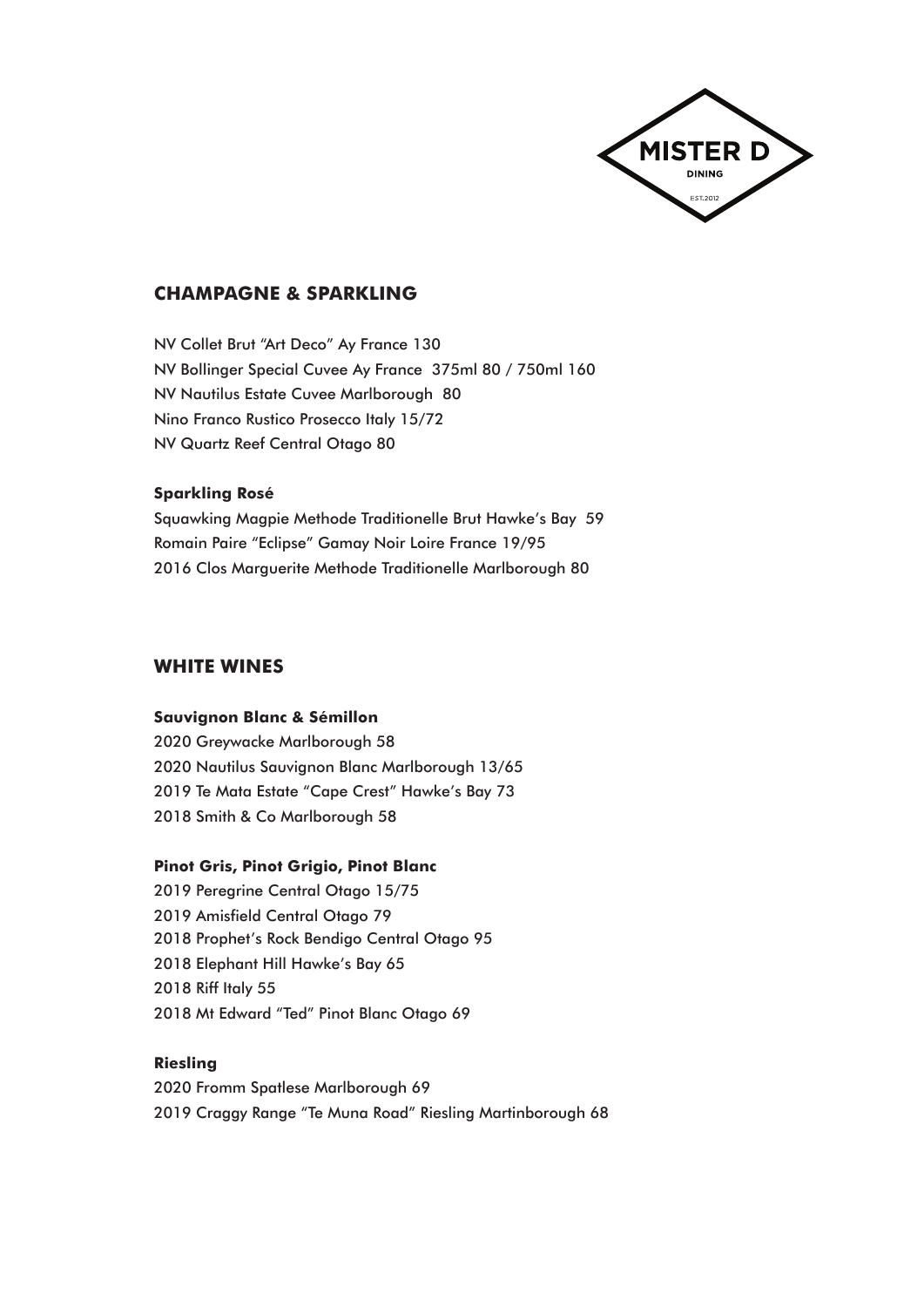

#### **Light, Aromatic and Interesting Whites**

2020 Easthope Chenin Blanc Two Terraces Vineyard Hawke's Bay 15/75

- 2019 O Do Avo Marcelo Albarino Rias Baixas Spain 70
- 2019 Jim Barry Assyrtiko Clare Valley Australia 72
- 2019 Elephant Hill "Sea" Viognier Te Awanga 15/75
- 2019 Pieropan Soave Classico Veneto Italy 63
- 2019 Rippon Gewürztraminer Lake Wanaka Central Otago 69
- 2018 Jenny Dobson Fiano Hawke's Bay 68
- 2018 Marc Bredif Vouvray Loire Valley France 60
- 2016 Capricho Godello Bierzo Spain 69
- 2016 Mestizaje Blanco Bodega Mustiguillo Spain 63

#### **Chardonnay**

2020 Tony Bish "Heartwood" Hawke's Bay 85 2020 Stonecroft Gimblett Gravels Hawke's Bay 70 2020 Felton Road Bannockburn Central Otago 110 2020 Swift Bridge Pa Triangle Hawke's Bay 75 2019 Clearview Coastal Te Awanga 58 2019 Craggy Range Cape Kidnappers Te Awanga 66 2019 Petane "Puriri Block" Hawke's Bay 75 2019 Rockferry "3rd Rock" Marlborough 69 2019 Black Barn Barrel Fermented Hawke's Bay 78 2019 Kumeu River Rays Road Hawke's Bay 83 2019 Paritua Hawke's Bay 79 2018 Decibel "Testify" by Daniel Brennan Te Awanga 17/88 2018 Fox by John Belsham "Le Petit Chardonnay" Marlborough 15/75 2018 Tony Bish "Skin in the Game" Hawke's Bay 72

2018 Te Mata Estate "Elston" Hawke's Bay 89

- 2018 Rod McDonald ¼ Acre Hawke's Bay 65
- 2011 Leheny Gibson Yarra Valley Australia 90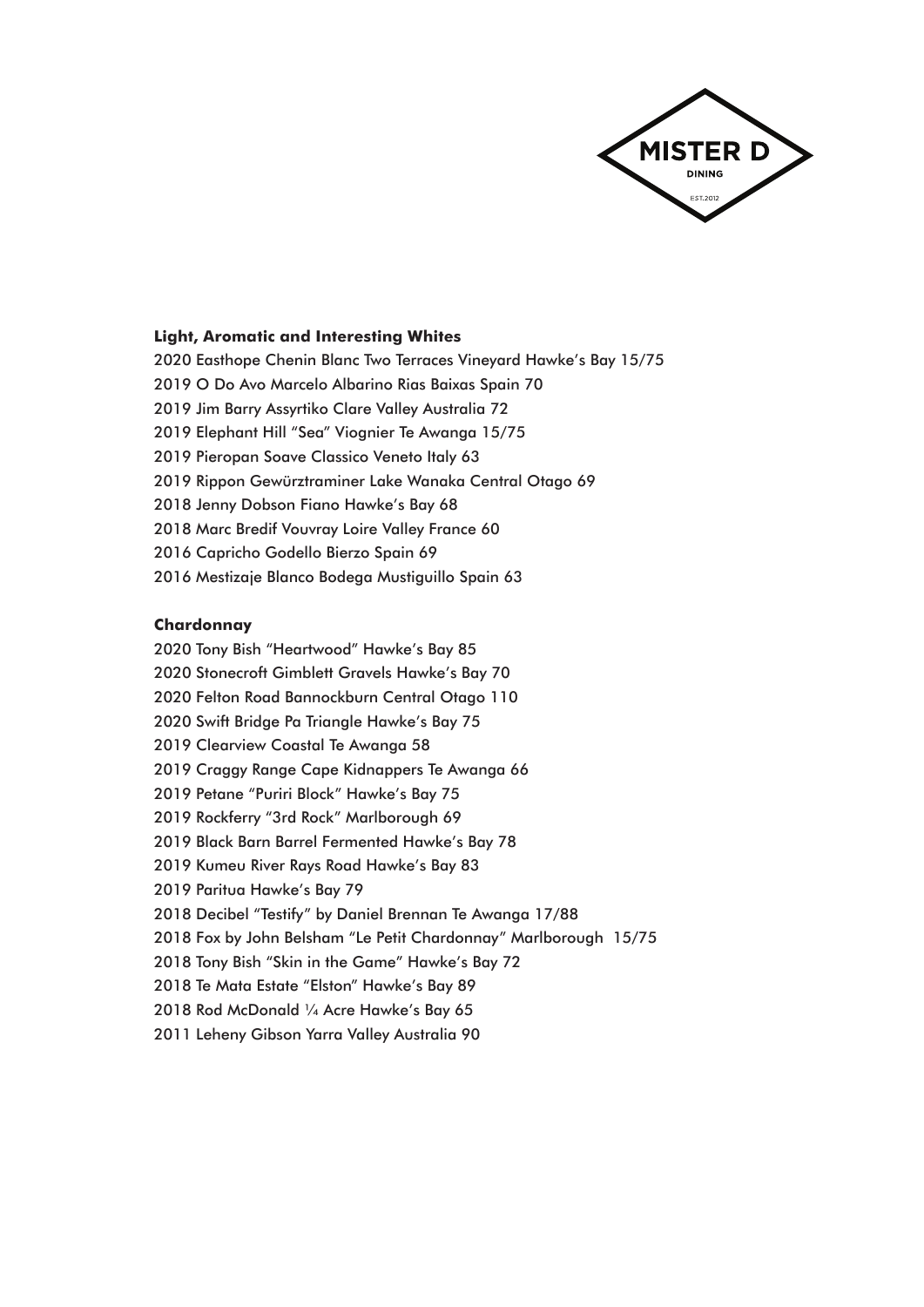

#### **RED WINES**

#### **Rosé**

2020 Indian Summer Tuki Tuki Hawke's Bay 55

- 2020 Black Barn Hawkes Bay 55
- 2019 Hancock & Sons Lillies Hawke's Bay 13/58
- 2019 Esk Valley Hawke's Bay 58
- 2018 Clos Marguerite Marlborough 60
- 2018 Elephant Hill Hawke's Bay 60

#### **Pinot Noir**

- 2020 Koyama Waipara North Canterbury 78
- 2019 "Fox" by John Belsham Vineyard Selections Pinot Noir Marlborough 69
- 2019 Maude Central Otago 19/95
- 2019 Schubert Selection Wairarapa 60
- 2018 Chanson Bourgogne France 69
- 2018 Wairiki Wines "The Redeemer" Maraekakaho Hawke's Bay 78
- 2018 Prophet's Rock Central Otago 105
- 2017 Burn Cottage Vineyard Central Otago 120
- 2016 Rockferry "3rd Rock" Central Otago 75

#### **Cabernet, Merlot, Malbec, Tempranillo, Gamay Noir**

2020 Te Mata Gamay Noir Hawke's Bay 58 2018 Black Barn Merlot Cabernet Hawke's Bay 70 2018 Te Mata "Awatea" Cabernet Sauvignon Merlot Hawke's Bay 92 2018 Clearview "Old Olive Block" Merlot Cabernet Sauvignon Cabernet Franc Malbec Hawke's Bay 95 2018 Stone Paddock by Paritua "Scarlet" Hawke's Bay 14/65 2018 Trinity Hill Tempranillo Hawke's Bay 65 2016 Elephant Hill Merlot Malbec Hawke's Bay 75 2015 Vidal Reserve Merlot Cabernet Sauvignon Hawke's Bay 58 2015 Sacred Hill "Brokenstone" Merlot Malbec Cabernet Franc 95

| Coravin System                                  | 75ml | 150mL | <b>Bottle</b> |  |
|-------------------------------------------------|------|-------|---------------|--|
| 2018 Paritua "21.12" Cab Sav/Merlot Hawke's Bay | 19   | 38    | 195           |  |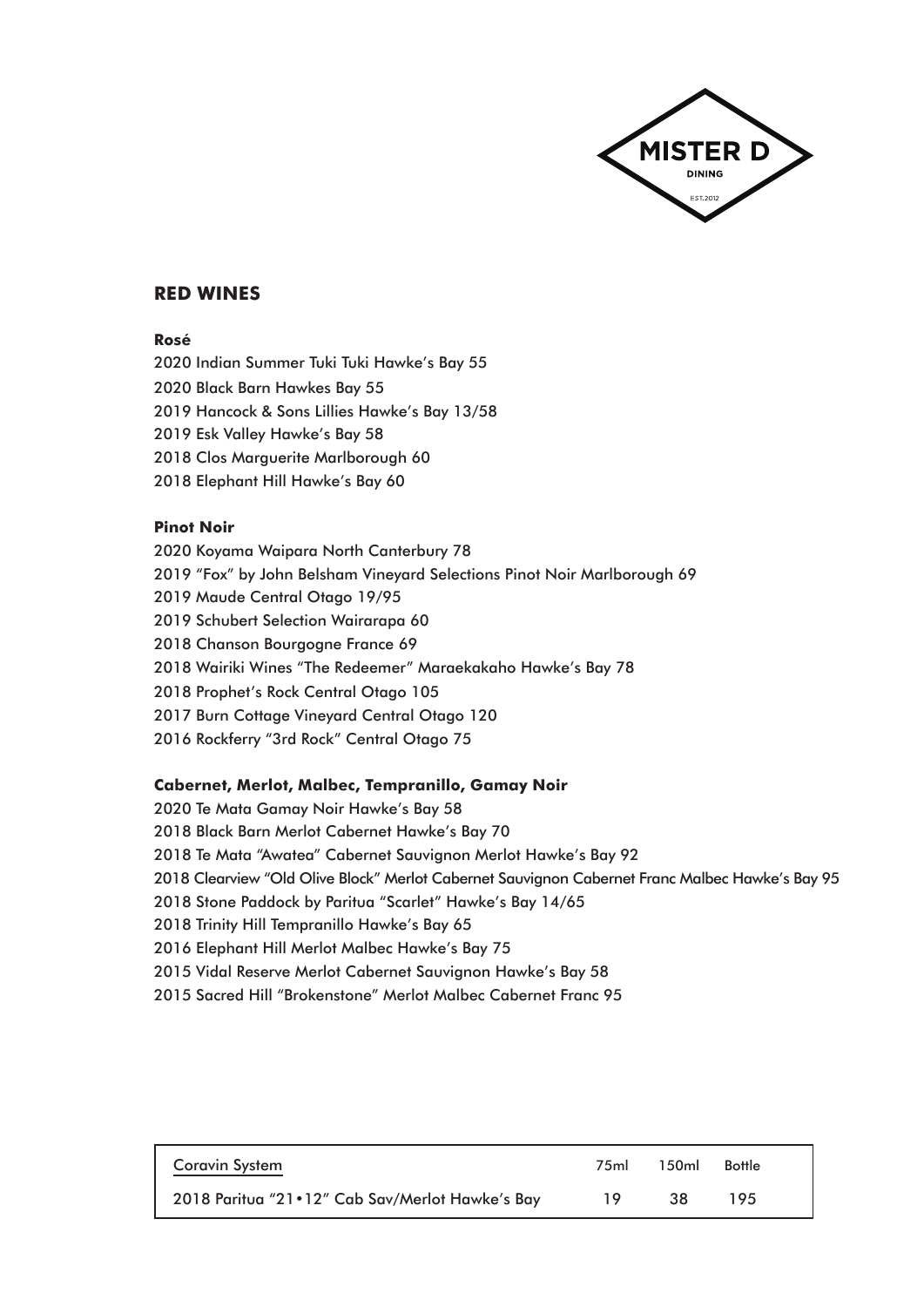

#### **Syrah**

- 2019 Craggy Range Gimblett Gravels Hawke's Bay 75
- 2018 Swift Syrah Bridge Pa Hawke's Bay 17/85
- 2018 Cypress Hawke's Bay 60
- 2018 Paul Jaboulet Parallèle 45 Côtes du Rhone France 60
- 2018 Esk Valley Hawke's Bay 65
- 2018 Alpha Domus "The Barnstormer" 75

#### **Spain and Portugal Reds**

2016 Condado de Haza Tempranillo Ribera del Duero Spain 16/72 2016 Quinta Sardonia Sardon Tempranillo Castilla y Leon Spain 72 2016 Condado de Haza "Tempranillo" Ribera del Duero Spain 72 2016 Quinta do Crasto Superior Douro Portugal 78 2015 Marqués de Riscal Reserva Rioja Tempranillo Spain 95

#### **Italian Red Varieties**

2018 Trinity Hill Montepulciano Gimblett Gravels Hawke's Bay 85 2018 La Valentina Montepulciano D'Abruzzo DOC 65 2017 Vinetti de Fiorini Chianti Tuscany 60 2017 Pieropan Ruberpan Valpolicella Superiore Veneto 75 2016 La Valentina Spelt Montepulciano D'Abruzzo DOC 95 2015 Alta Mora Etna Rosso Nerello Mascalese Sicily 105 2014 Terrabianca Chianti Classico Riserva "Croce" DOCG 75